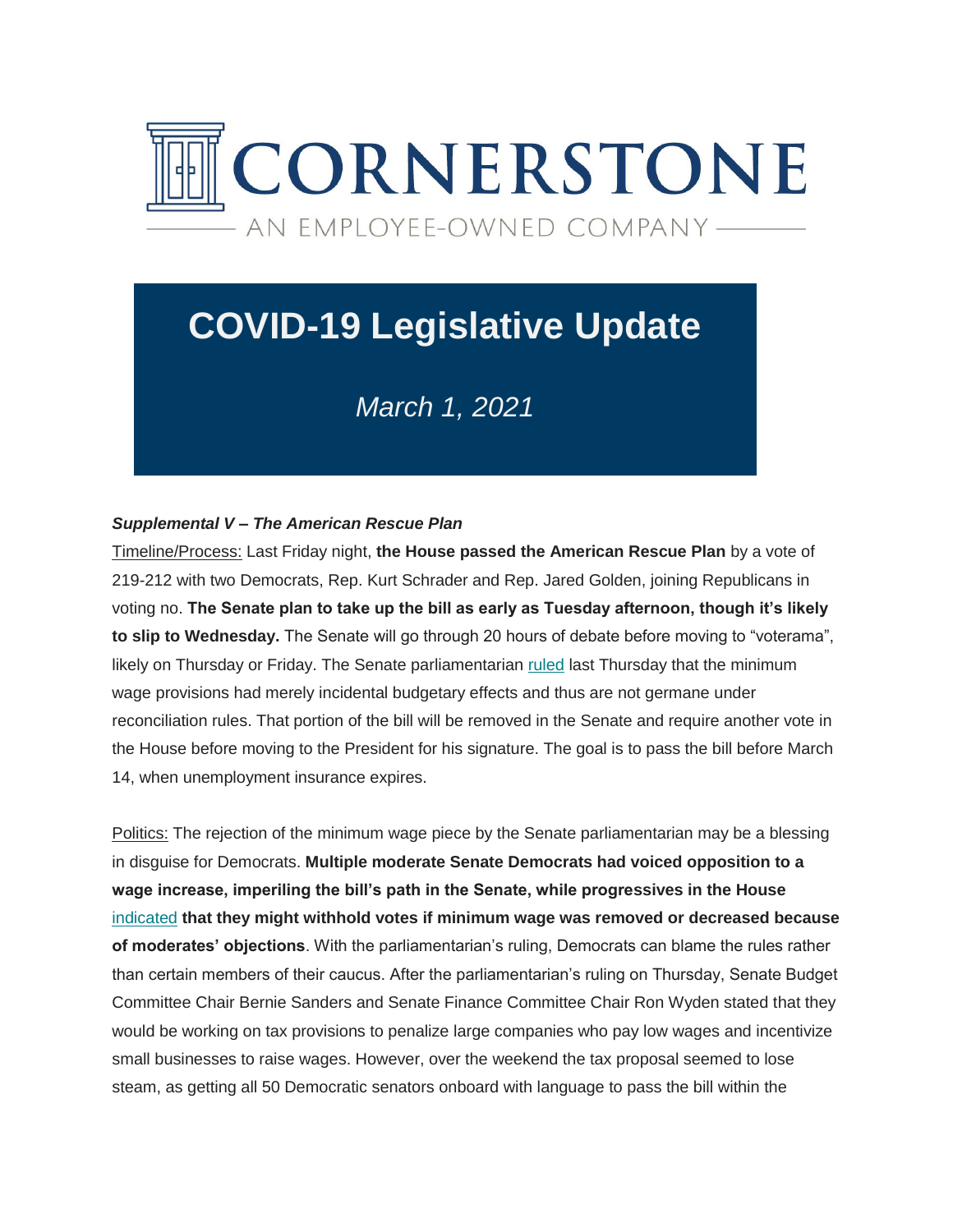necessary timeframe seemed unfeasible. The progressive push is not over yet, as **23 House progressives** [sent](https://cgagroup.us4.list-manage.com/track/click?u=2f96d6beb5306374d2ee2e12a&id=d93ce76fe7&e=d801520914) **a** [letter](https://cgagroup.us4.list-manage.com/track/click?u=2f96d6beb5306374d2ee2e12a&id=1b9bf94a4a&e=d801520914) **to the administration today calling for them to overrule the parliamentarian** and keep minimum wage in, pointing to precedent in the 1960s. This evening, Sen. Sanders [indicated](https://cgagroup.us4.list-manage.com/track/click?u=2f96d6beb5306374d2ee2e12a&id=df10296e6d&e=d801520914) that he would be offering an amendment to raise the wage to raise the minimum wage to \$15/hour.

Policy: We could see a range of changes in the Senate. The removal of the minimum wage provision is the most obvious, but we could see changes elsewhere – an additional month of [unemployment](https://cgagroup.us4.list-manage.com/track/click?u=2f96d6beb5306374d2ee2e12a&id=5c1dbd3998&e=d801520914)  [insurance,](https://cgagroup.us4.list-manage.com/track/click?u=2f96d6beb5306374d2ee2e12a&id=5c1dbd3998&e=d801520914) changes in income eligibility for direct payments. Partial Senate text [here](https://cgagroup.us4.list-manage.com/track/click?u=2f96d6beb5306374d2ee2e12a&id=965a93305c&e=d801520914) – it is missing health sections and others that are still being drafted, scored, and ruled on by the parliamentarian. House-passed text [here.](https://cgagroup.us4.list-manage.com/track/click?u=2f96d6beb5306374d2ee2e12a&id=e6e1f2ac19&e=d801520914)

House Committee summaries below:

- Ways and Means: press release [here](https://cgagroup.us4.list-manage.com/track/click?u=2f96d6beb5306374d2ee2e12a&id=7ba7ce3a4f&e=d801520914) (with links to text and section by section summaries), Joint Committee on Taxation summary [here](https://cgagroup.us4.list-manage.com/track/click?u=2f96d6beb5306374d2ee2e12a&id=fe71ef3dcf&e=d801520914)
- *Energy and Commerce*: more details specific to health response funding are [here,](https://cgagroup.us4.list-manage.com/track/click?u=2f96d6beb5306374d2ee2e12a&id=b732da94e6&e=d801520914) section by section in the committee memo [here,](https://cgagroup.us4.list-manage.com/track/click?u=2f96d6beb5306374d2ee2e12a&id=0f97f9ea0e&e=d801520914) public health text [here,](https://cgagroup.us4.list-manage.com/track/click?u=2f96d6beb5306374d2ee2e12a&id=7304d23a40&e=d801520914) Medicaid section tex[t here,](https://cgagroup.us4.list-manage.com/track/click?u=2f96d6beb5306374d2ee2e12a&id=e0425f7e29&e=d801520914) CHIP section text [here,](https://cgagroup.us4.list-manage.com/track/click?u=2f96d6beb5306374d2ee2e12a&id=6162ad04c0&e=d801520914) other provisions text [here](https://cgagroup.us4.list-manage.com/track/click?u=2f96d6beb5306374d2ee2e12a&id=0d0f1c294b&e=d801520914)
- *Oversight and Reform:* one pager [here,](https://cgagroup.us4.list-manage.com/track/click?u=2f96d6beb5306374d2ee2e12a&id=a60a620fca&e=d801520914) committee print [here](https://cgagroup.us4.list-manage.com/track/click?u=2f96d6beb5306374d2ee2e12a&id=bf8485b6bd&e=d801520914)
- *Education and Labor*: press release [here,](https://cgagroup.us4.list-manage.com/track/click?u=2f96d6beb5306374d2ee2e12a&id=bdb9eb8df9&e=d801520914) fact sheet [here,](https://cgagroup.us4.list-manage.com/track/click?u=2f96d6beb5306374d2ee2e12a&id=7bc56e1618&e=d801520914) section by sectio[n here,](https://cgagroup.us4.list-manage.com/track/click?u=2f96d6beb5306374d2ee2e12a&id=2cf6c040b5&e=d801520914) text [here](https://cgagroup.us4.list-manage.com/track/click?u=2f96d6beb5306374d2ee2e12a&id=27d67ec3fc&e=d801520914)
- **Small Business:** committee print [here,](https://cgagroup.us4.list-manage.com/track/click?u=2f96d6beb5306374d2ee2e12a&id=2bf974926b&e=d801520914) text [here](https://cgagroup.us4.list-manage.com/track/click?u=2f96d6beb5306374d2ee2e12a&id=97529f2724&e=d801520914)
- *Transportation and Infrastructure*: text [here](https://cgagroup.us4.list-manage.com/track/click?u=2f96d6beb5306374d2ee2e12a&id=1ac92a5257&e=d801520914)
- *Financial Services*: committee print [here,](https://cgagroup.us4.list-manage.com/track/click?u=2f96d6beb5306374d2ee2e12a&id=e693daaf0f&e=d801520914) section by section in the committee memo [here,](https://cgagroup.us4.list-manage.com/track/click?u=2f96d6beb5306374d2ee2e12a&id=014fd59285&e=d801520914) text [here](https://cgagroup.us4.list-manage.com/track/click?u=2f96d6beb5306374d2ee2e12a&id=620fdb3f7f&e=d801520914)
- *Agriculture*: text [here](https://cgagroup.us4.list-manage.com/track/click?u=2f96d6beb5306374d2ee2e12a&id=c4e509c914&e=d801520914)
- *Veterans Affairs*: text [here,](https://cgagroup.us4.list-manage.com/track/click?u=2f96d6beb5306374d2ee2e12a&id=8512e8ad0c&e=d801520914) section by section [here](https://cgagroup.us4.list-manage.com/track/click?u=2f96d6beb5306374d2ee2e12a&id=b6b9bf0663&e=d801520914)

Congressional Budget Office [scores](https://cgagroup.us4.list-manage.com/track/click?u=2f96d6beb5306374d2ee2e12a&id=b95bcdc12f&e=d801520914) for nine of the sections of the bill below:

- Agriculture Committee: \$16.1 billion
- Education and Labor Committee: \$281.3 billion
- Energy and Commerce Committee: \$124.7 billion
- Financial Services Committee: \$72.9 billion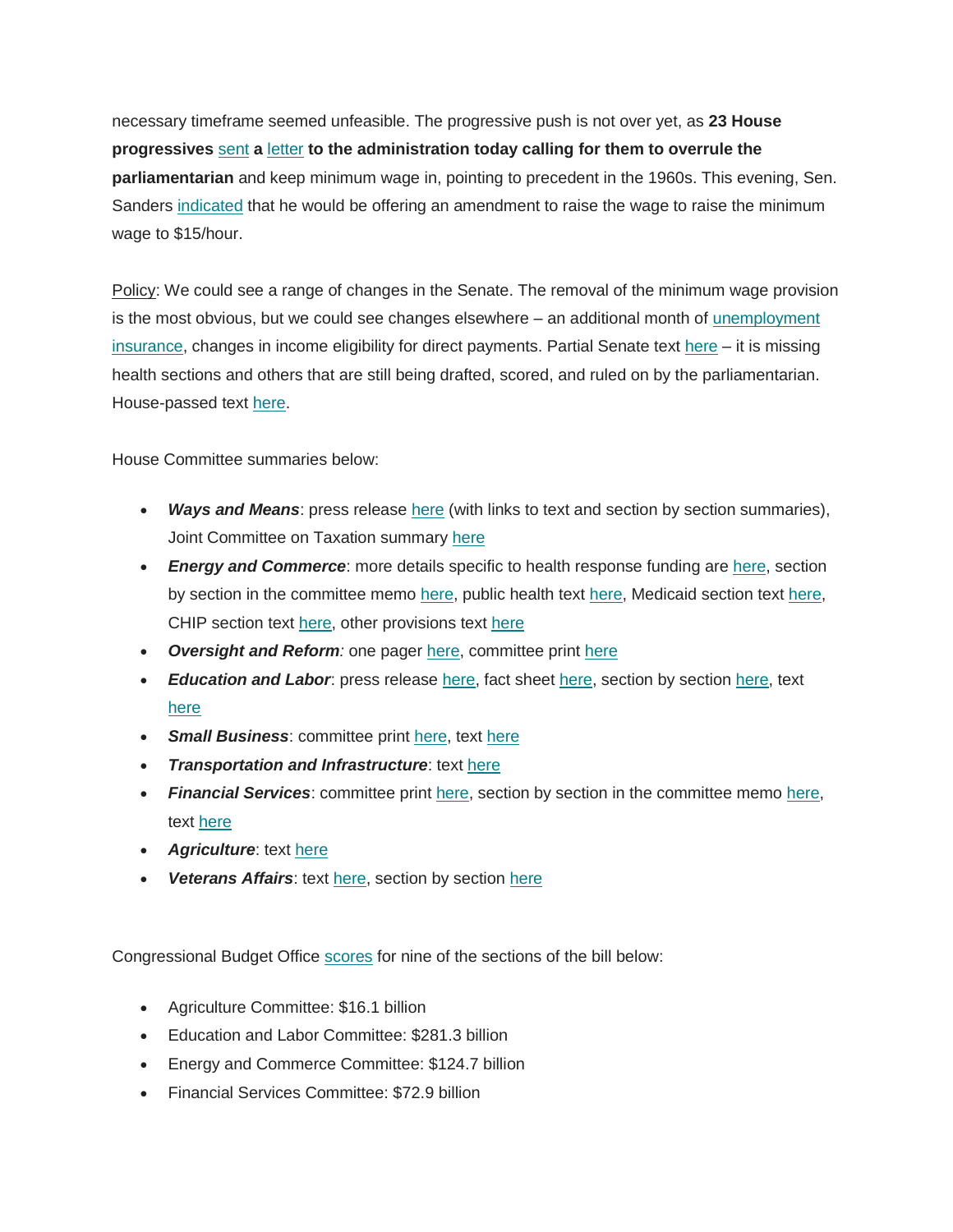- Oversight and Reform Committee: \$350.4 billion
- Small Business Committee: \$49.8 billion
- Transportation and Infrastructure Committee: \$90.5 billion
- Veterans Affairs Committee: \$16.6 billion
- Ways and Means Committee: \$927.3 billion

#### **Passed Legislation**

Moving forward, this section will only include new information and guidance. For past information and guidance and passed legislation, please refer to the [archives.](https://cgagroup.us4.list-manage.com/track/click?u=2f96d6beb5306374d2ee2e12a&id=bde9dc5a85&e=d801520914) For a summary of all the supplementals that have been passed, please see [here.](https://cgagroup.us4.list-manage.com/track/click?u=2f96d6beb5306374d2ee2e12a&id=f414649e11&e=d801520914)

#### *New Implementation Information and Guidance*

There has been no new information and guidance since the previous update.

## **Members of Congress Affected by COVID-19**

New additions in bold. As of January 15, the below list only includes members of the 117<sup>th</sup> Congress and thus is not cumulative across Congresses.

Tested Positive Recently (0):

Died from COVID-19 (1): Rep. Ron Wright (R-TX)

Recovered from COVID-19 (68): Rep. Mario Diaz-Balart (R-FL), Sen. Rand Paul (R-KY), Rep. Mike Kelly (R-PA), Rep. Nydia Velazquez (D-NY), Rep. Neal Dunn (R-FL), Rep. Tom Rice (R-SC), Rep. Morgan Griffith (R-VA), Rep. Louie Gohmert (R-TX), Rep. Raúl Grijalva (D-AZ), Rep. Rodney Davis (R-IL), Sen. Bill Cassidy (R-LA), Rep. Dan Meuser (R-PA), Rep. Jenniffer Gonzalez-Colon (R-Puerto Rico at large), Rep. Jahana Hayes (D-CT), Sen. Mike Lee (R-UT), Sen. Thom Tillis (R-NC), Sen. Ron Johnson (R-WI), Rep. Salud Carbajal (D-CA), Rep. Mike Bost (R-IL), Rep. Bill Huizenga (R-MI), Rep. Drew Ferguson (R-GA), Rep. Don Young (R-AK), Sen. Rick Scott (R-FL), Rep. Tim Walberg (R-MI), Rep. Cheri Bustos (D-IL), Sen. Chuck Grassley (R-IA), Rep. Ed Perlmutter (D-CO), Rep. Dan Newhouse (R-WA), Rep. Doug Lamborn (R-CO), Rep. Brian Steil (R-WI), Rep. Joe Courtney (D-CT), Rep. Virginia Foxx (R-TX), Rep. Rep. Susie Lee (D-NV), Rep. Austin Scott (R-GA), Rep. Ted Budd (R-NC), Rep. Robert Aderholt (R-AL), Rep. Ken Calvert R-CA), Rep. Barry Loudermilk (R-GA), Rep. Devin Nunes (R-CA), Rep. Joe Wilson (R-SC), Rep. Mike Rogers (R-AL), Rep. Rick Larsen (D-WA), Rep. Gwen Moore (D-WI), Rep. Maria Salazar (R-FL), Rep. Kay Granger (R-TX), Rep. Kevin Brady (R-TX), Rep. Michelle Steel (R-CA), Rep. Gus Bilirakis (R-FL), Rep. Jake LaTurner (R-KS), Rep. Chuck Fleischmann (R-TN), Rep. Bonnie Watson Coleman (D-NJ), Rep. Pramila Jayapal (D-WA), Rep. Brad Schneider (D-IL), Rep. Adriano Espaillat (D-NY), Rep. Lou Correa (D-CA), Rep. Raul Ruiz (D-CA), Rep. Stephen Lynch (D-MA), Rep. Lori Trahan (D-MA) Currently Self-Quarantined (0):

Completed Quarantine (52): Sen. Ted Cruz (R-TX), Sen. Lindsay Graham (R-SC), Rep. Don Beyer (D-VA), Rep. Sharice Davids (D-KS), Rep. Paul Gosar (R-AZ), Rep. Matt Gaetz (R-FL), Rep. Jason Crow (D-CO), Rep. Julia Brownley (D-CA), Sen. Ben Ray Luján (D-NM), Rep. Stephanie Murphy (D-FL), Rep. John Yarmuth (D-KY), Rep. Adam Schiff (D-CA), Rep. Vincente Gonzalez (D-TX), Rep. David Schweikert (R-AZ), Rep. Anthony Brindisi (D-NY), Rep. David Price (D-NC), Rep. Ann Wagner (R-MO), Rep. Kathleen Rice (D-NY), Rep. Matt Cartwright (D-PA), Rep. Tom Cole (R-OK), Rep.